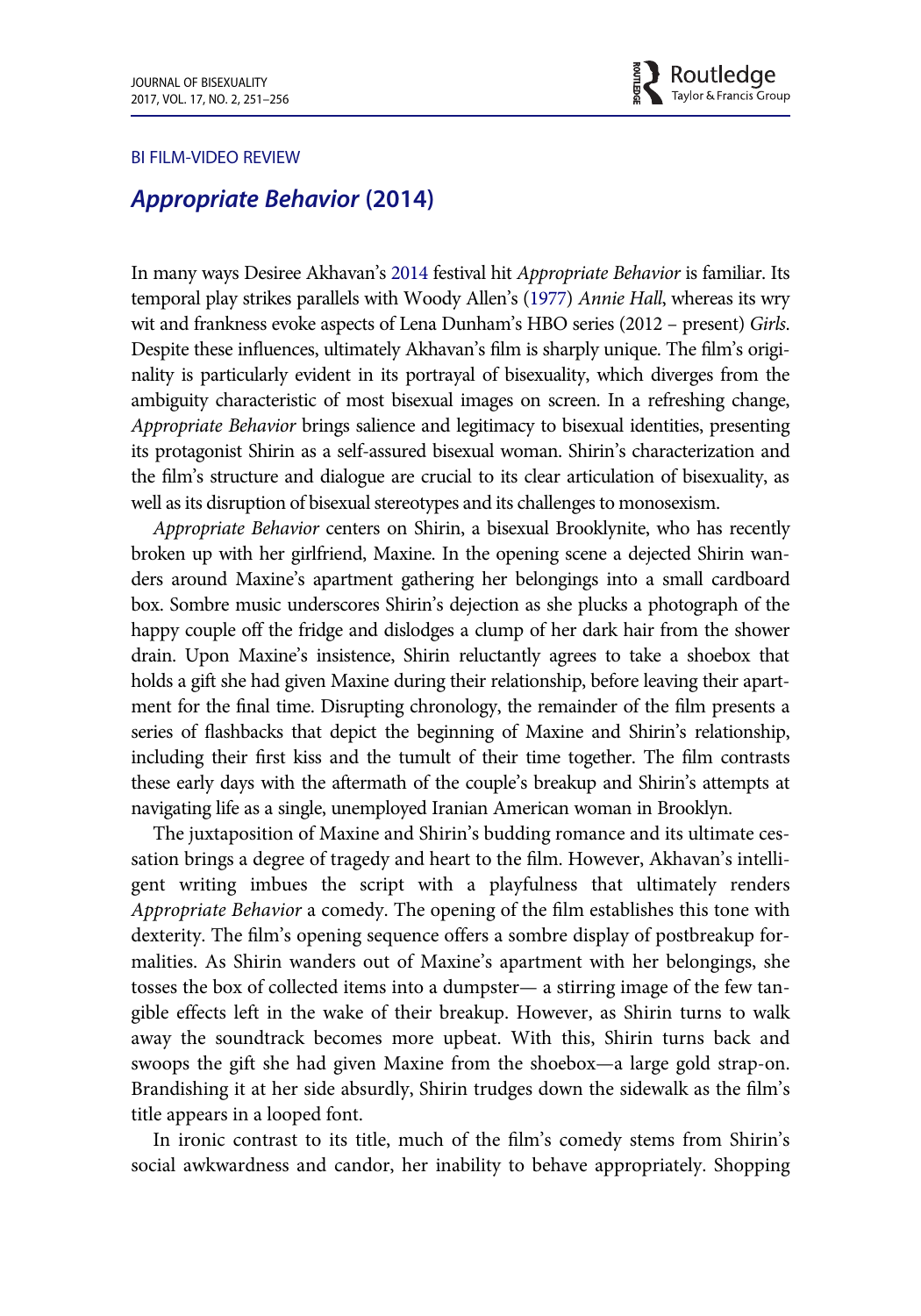for lingerie she informs the shop assistant, "I'm looking for the grown-up underwear of a woman in charge of her sexuality and not afraid of change." Acting flirtatious on a date she spills a cocktail down her chin and must see out the night with a lap full of napkins. These awkward moments are as uncomfortable as they are endearing. In her quest to secure a new job, apartment, and romantic connection, Shirin encounters a host of eccentric figures who lend the film further laughs. Her new roommates, Felicia and Jacques, "may or may not be practicing witchcraft" when they get a chance between laboring on their experimental art installations and sand castle work. Scott Adsit of 30 Rock stars as the affable stoner Ken who offers Shirin a job teaching a children's filmmaking class. When Ken first meets Shirin in a café to discuss the job, he excitedly tells her that he recently read a *Vice* article on the underground hip-hop scene in Tehran and queries her involvement. A bemused Shirin explains, "No. Unfortunately, I spend most of my time in Iran watching Disney videos with my grandmother while she untangles jewellery."

Maxine fulfills a more earnest role in the film, though she too fetishizes Shirin's background and fails to grasp the complexity of reconciling one's queer and cultural identities. When Shirin takes Maxine to a Persian New Years celebration as her "white friend," Maxine is enchanted by the evening's customs. But Shirin quickly calls out Maxine's fascination: "Ew, you are totally having one of those 'I'm dating an immigrant' moments." Maxine also demonstrates unease with Shirin's sexual politics, particularly her inability to come out to her parents and her reluctance to engage more enthusiastically with queer culture. Although the film treats these complicated issues with humor and maintains a light tone, it also provides timely commentary on the challenges of intersectional identity politics within queer communities. Striking a number of parallels with Akhavan's [\(2014](#page-5-0)) earlier web series The Slope, Appropriate Behavior is slick, hilarious, and refreshingly frank in its presentation of "appropriate" queer and racial identity politics, shifting between the emotional, the erotic, and the inappropriate with ease and hilarity.

In addition to shaping its quirkiness and humor, the film's narrative structure and form are also crucial to its navigation of bisexual identity. The importance of these formal elements to bisexual cinema is being acknowledged increasingly in scholarship, and Appropriate Behavior provides an important example for pursuing these ideas further. Beth Roberts [\(2013](#page-5-2)) argued that the order and frequency in which a film presents sexual encounters and desires will affect the ways that they are interpreted. She explains that "the portrayal of bisexuality in films depends not only on the arrangement of sexual events […] but also on their duration and frequency," with their relevance ultimately "weighted according to how long and how often they are shown" (p. 74). This is not to suggest that some form of authentic bisexuality exists but to indicate how pertinent a film's structure and form are to fostering the reception of bisexual representations in the cinema (Roberts, [2013](#page-5-2)). Because monosexual reading practices remain dominant and tend to prioritize synchronic assessments of sexual encounters, depictions of sequential bisexuality are less likely to be decoded than concurrent or simultaneous representations (Roberts,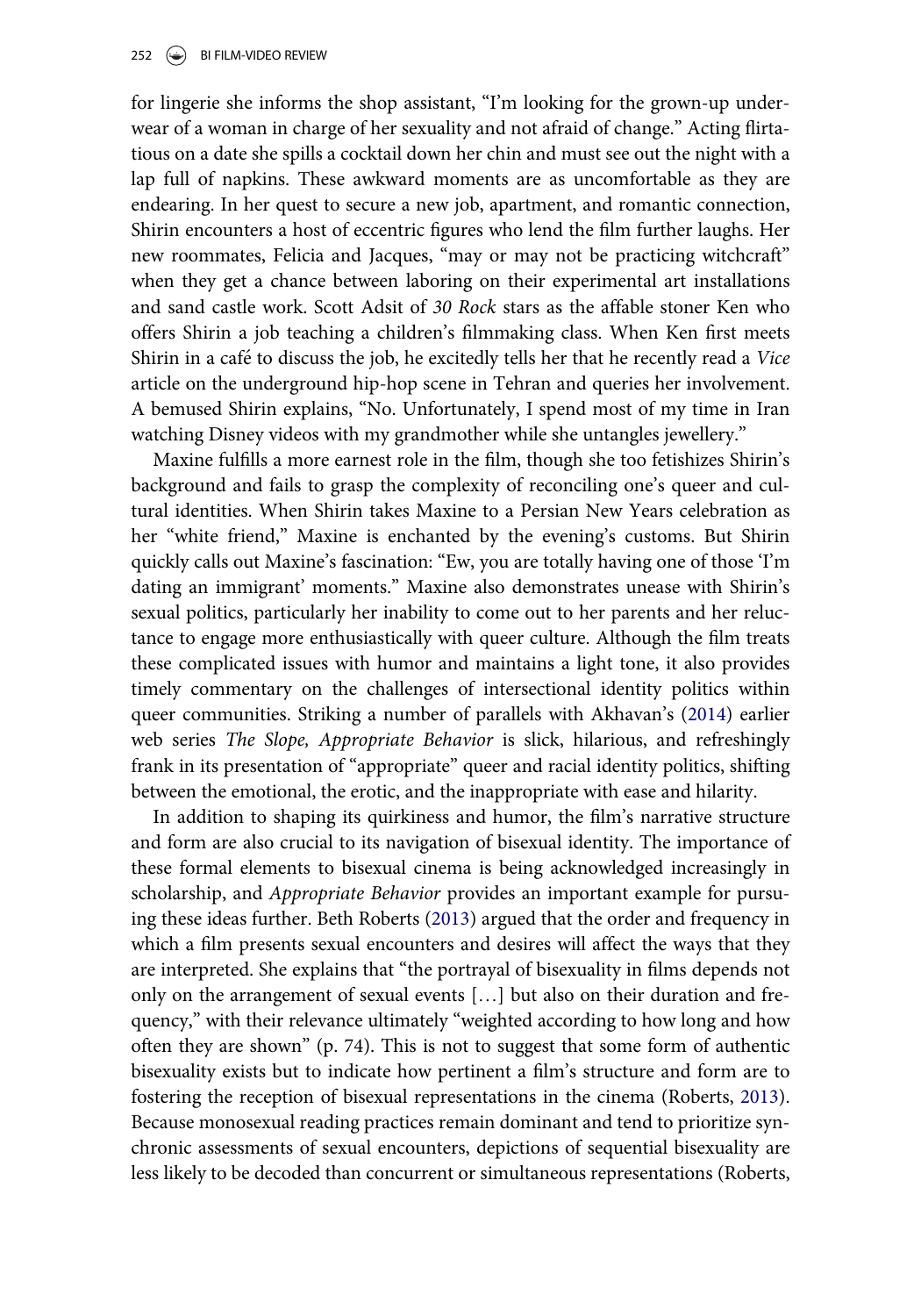[2013\)](#page-5-2). In simple terms, then, a film's structure will have substantial bearing upon whether bisexual behavior is decoded as indicative of a bisexual identity or interpreted as a moment of transition between monosexual identities.

The narrative underpinning Appropriate Behavior describes sequential bisexuality: Shirin has a relationship with Maxine, the pair break up, and Shirin dates a series of men and women. The film also presents a moment of simultaneous bisexuality, with Shirin partaking in a ménage a trois with a man and a woman. However, structurally the film depicts Shirin's relationships and attractions, her sexual past and present, as unfolding concurrently. The action cuts between flashbacks depicting Shirin's relationship with Maxine and sequences that depict her various dates and sexual encounters with men and women postreakup. Juxtaposing Shirin's sexual encounters in this way enhances the legibility of her bisexuality because it presents her attractions as concurrent and simultaneous in visual terms—making them appear to overlap. To some extent this may be understood as reductive, as it can be seen to reify the notion that bisexuality is defined by concurrent sexual encounters. Yet, at the same time, these formal decisions can also be understood to challenge the relegation of either the past or the future of the bisexual individual's experience to reify monosexist ideology. By formally uniting Shirin's sexual past and her sexual present through editing, Appropriate Behavior highlights the inseparability of past, present, and future to an individual's sexuality.

The film's exploration of bisexual experience is lent further complexity by the fact that many of these juxtapositions serve to establish that Shirin's attractions and encounters vary depending on the individual she is with. Appropriate Behavior refuses to characterize its bisexual protagonist as sexually indiscriminate. Instead, it destabilizes damaging stereotypes by presenting Shirin's desires as nuanced and complex. Once again, the film's editing is crucial to this effect. When Shirin sleeps with Henry, a man she has met on OkCupid, the camera lingers over the pair passionately kissing and embracing. The camera moves in on Shirin's hand clutching his back and then slowly moves out in a seamless transition that relocates the action in Maxine and Shirin's bedroom, before their breakup. Maxine and Shirin embrace and kiss; they stop to get high, to chatter and laugh; they trade their first "I love you." Shot from above and bathed in natural light, the couple's intimacy is emphasized. But with a hard cut the viewer is returned to Shirin's present moment. The camera maintains a similar angle, though this shot presents an uncomfortable looking Shirin, shrouded in shadow, as Henry sleeps on her shoulder. The juxtaposition of these scenes—and their visual likeness—serves to exacerbate Shirin's divergent experiences.

In a less complex film this type of contrast might undermine bisexual legibility by seeming to undermine Shirin's attraction to men. Notably, there are a number of other sequences that might be construed to perpetuate such a reading, including an incredibly awkward threesome scene in which the tension between Shirin and the man involved is palpably uncomfortable. These types of encounters, combined with the fact that Shirin demonstrates strong chemistry with a number of women,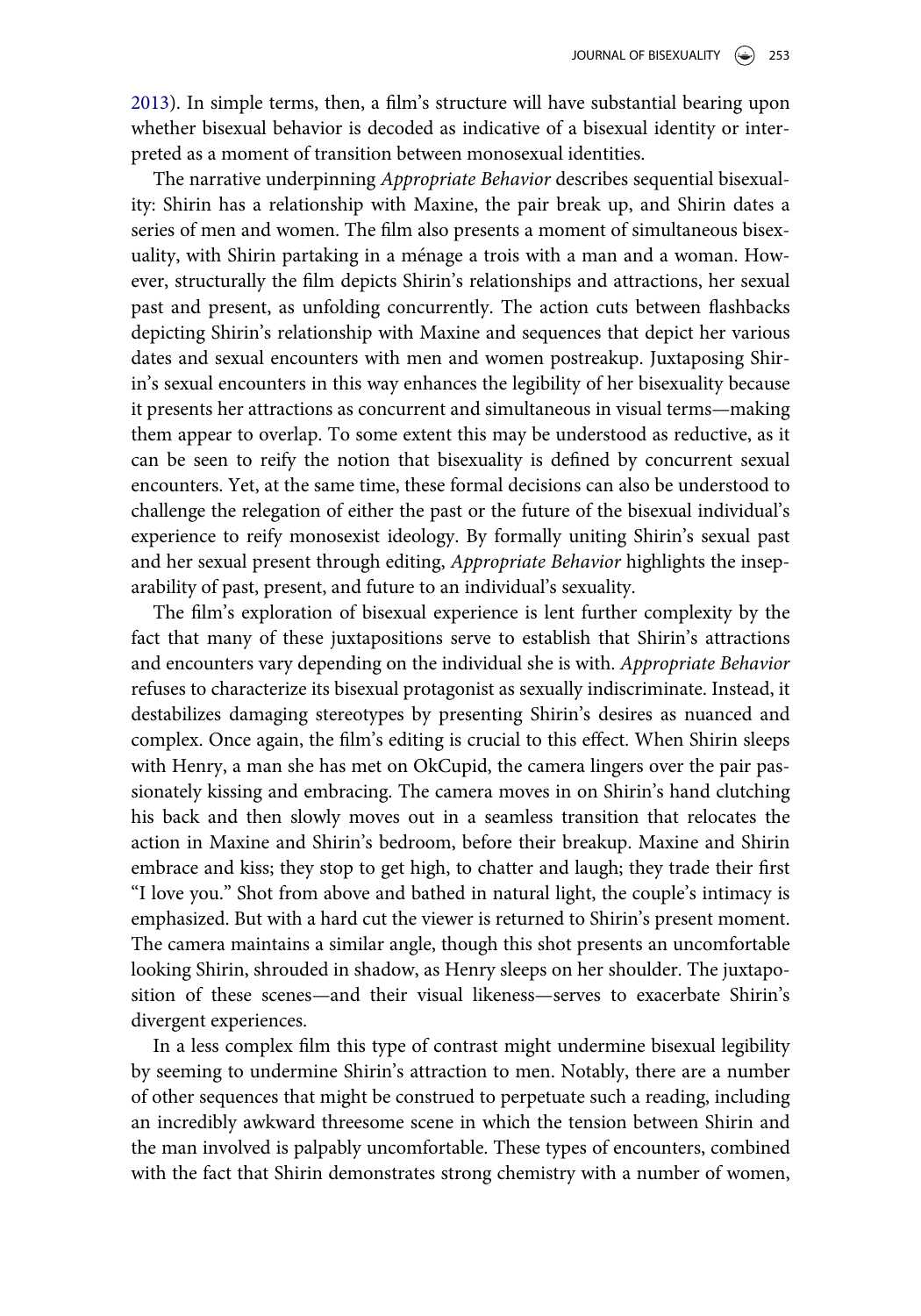could prove problematic to a bisexual reading in another context because they destabilize the cinematic trope of the bisexual as being sexually voracious or embodying equal parts of homosexual and heterosexual desire. However, in Appropriate Behavior, the nuances of Shirin's attractions and connections serve to explore issues of intimacy and connection rather than to challenge the authenticity of her self-identification. Because the film's structure unites Shirin's various sexual encounters in a way that deprioritizes chronology and presents spatiotemporal relations in nonlinear ways, it manages to strike an impressive balance between bisexual legibility and bisexual complexity hitherto uncommon on screen.

The film's ability to deliver this complexity while maintaining bisexual legibility is also largely indebted to the role of dialogue. Appropriate Behavior does not rely entirely upon its form and structure to make bisexual identity intelligible. Instead, in an important stride forward for bisexual cinema, Shirin actually utters the term 'bisexual' on more than one occasion. Although she struggles to come out to her Iranian family, she boldly proclaims her bisexuality to friends and acquaintances. Attending a discussion group at her local queer bookstore, she introduces herself to the woman facilitating the group brazenly: "My name is Shirin. I'm an Iranian bisexual teacher, and I would like to take you out for a drink." When characters misidentify her, she politely corrects them. When Shirin explains to her brother, Ali, that she was in a relationship with Maxine, for instance, he observes, "ah, so you're a lesbian," to which Shirin replies that she thinks she is bisexual. When he queries "and that's a thing?" she drolly answers, "I'm afraid so." These verbal exchanges are significant because they make Shirin's bisexual identity explicit, which in turn facilitates the film's ability to explore the nuances and complexities of bisexual attraction without the constraint of cinematic tropes or stereotypes to convey bisexual legibility.

The dialogue used throughout Appropriate Behavior signals an important albeit simple way to increase the legibility of bisexuality on screen. The significance of this legibility is twofold. In addition to providing images of bisexuality for audiences who encounter the film, Appropriate Behavior marks an important moment for bisexual visibility beyond the cinema, in the realm of film criticism, reviews, and marketing. This matters because the discourse that surrounds films can play a meaningful role in how they are received, as well as the wider cultural visibility of particular groups. In his book Bisexual Characters in Film: from Anaïs to Zee, Wayne Bryant ([1997\)](#page-5-3) identifies and examines instances of bisexuality in "more than two hundred films made in twenty-five countries over a period of eighty years" (p. 153). As he argues, bisexual characters have not necessarily been absent from the screen, but they have been invisible. This problem is compounded by a "dearth of writing" on bisexual cinema, which Bryant argues is the consequence of a range of factors, including writers misappropriating bisexual characters as gay or lesbian (p. ix). Notably, Bryant's observation that on-screen bisexuality is invisible, as opposed to absent, foreshadows Maria San Filippo's [\(2013](#page-5-4)) more recent concept of "bisexual (in)visibility" (p. 4). In The B Word: Bisexuality in Contemporary Film and Television (2013), San Filippo uses this bracketed term "to signal the spectral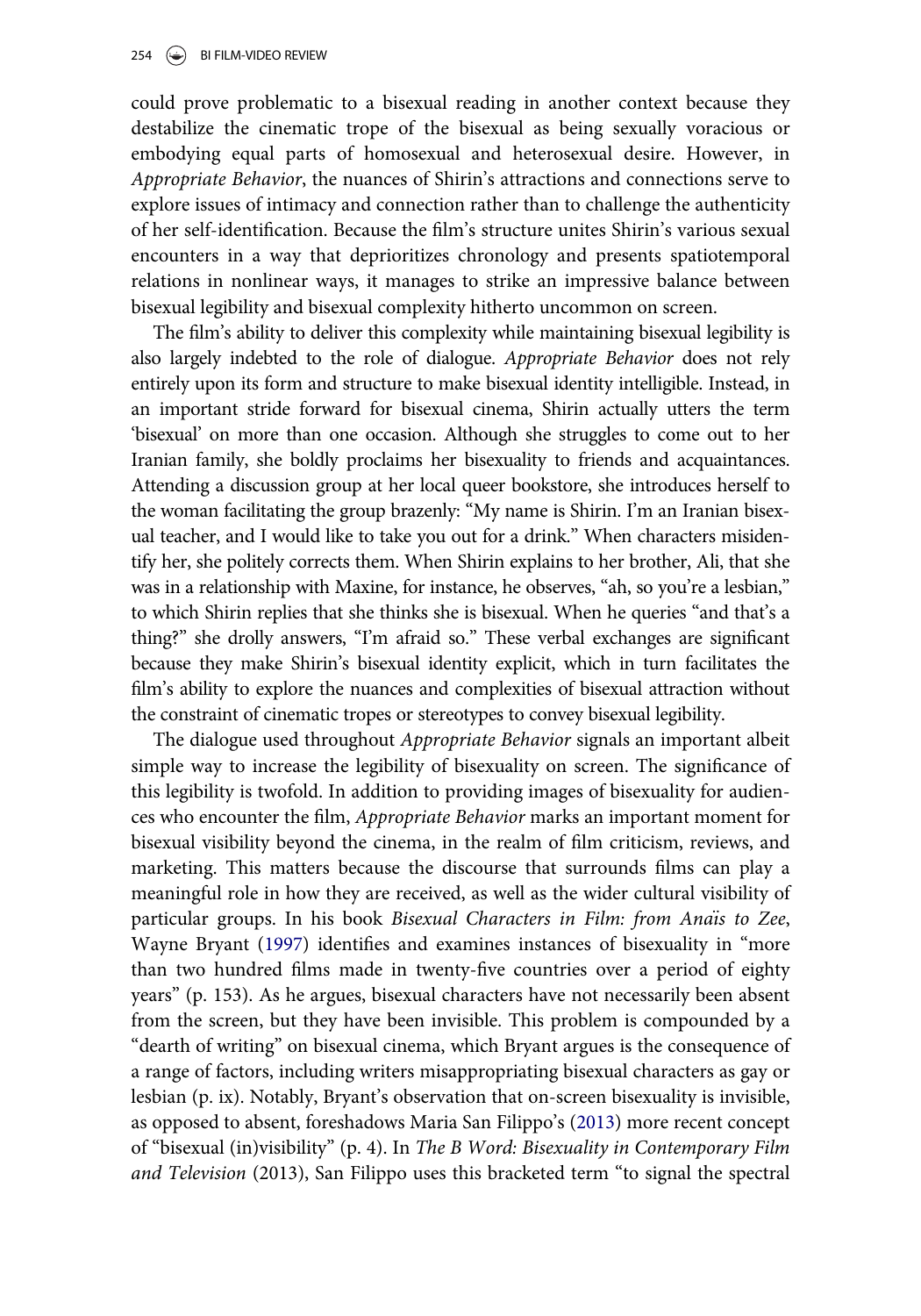presence that bisexuality occupies, both on screen and within the broader landscape of sexual identity" (p. 4). This spectral quality is "due to the slippage between [bisexuality's] representational pervasiveness and the altering measures of tacit acceptance, disidentification, or disavowal that render bisexuality discursively un (der)spoken" (2013, p. 4). This parallel between the work of Bryant and San Filippo emphasizes the enduring issues of bisexual invisibility and monosexist reading practices, as well as the importance of reception to bisexual cinema studies. It also highlights the inimitable salience of bisexuality in Akhavan's film, its marketing, and the press that has surrounded its release.

The explicit portrayal of bisexuality that Appropriate Behavior offers helps to challenge bisexual erasure off screen and asserts greater bisexual visibility and acknowledgment in the wider mediascape. Reviews of the film and interviews with Akhavan openly acknowledge the film's exploration of bisexuality, alerting readers to its bisexual subject matter and enhancing bisexual visibility in discourse more broadly. Although examples of more ambiguous representations of sexual fluidity and nonmonosexual identities on screen are also important, the current political status of bisexuals and their erasure makes the unambiguous representation of bisexuality presented by Appropriate Behavior crucial to bisexual visibility on screen and to the wider cultural challenge of curbing monosexism. The implications of this visibility are amplified by the fact that the film challenges a number of tropes and stereotypes common to bisexual cinema: Shirin is not confused about her sexuality, indiscriminate in her attractions, incapable of monogamy, or dangerous to those around her; nor is she perfect. Her bisexuality is discussed explicitly on screen and off but merely as one of the many facets of her identity.

Appropriate Behavior resists the cinema's propensity for bisexual invisibility and explores the complex intersections of race and sexuality, as well as the complicated dynamics that exist within the queer community. Moreover, it manages to address these ideas with a wry wit that makes it politically significant and a politically incorrect gambol simultaneously. All in all, Appropriate Behavior is as momentous to bisexual cinema and visibility as it is entertaining.

## Notes on contributer

Chloe Benson recently completed her PhD at Federation University. Her doctoral dissertation, Bi What Means: Paratextual and Filmic Representations of Bisexuality in Contemporary Cinema, examines the complex interplay between sites of exhibition, official entryway paratexts and contemporary representations of bisexuality.

> Reviewed by Chloe Benson Federation University Churchill, Victoria, Australia © 2017 Taylor & Francis Group, LLC http://dx.doi.org/10.1080/15299716.2017.1297142